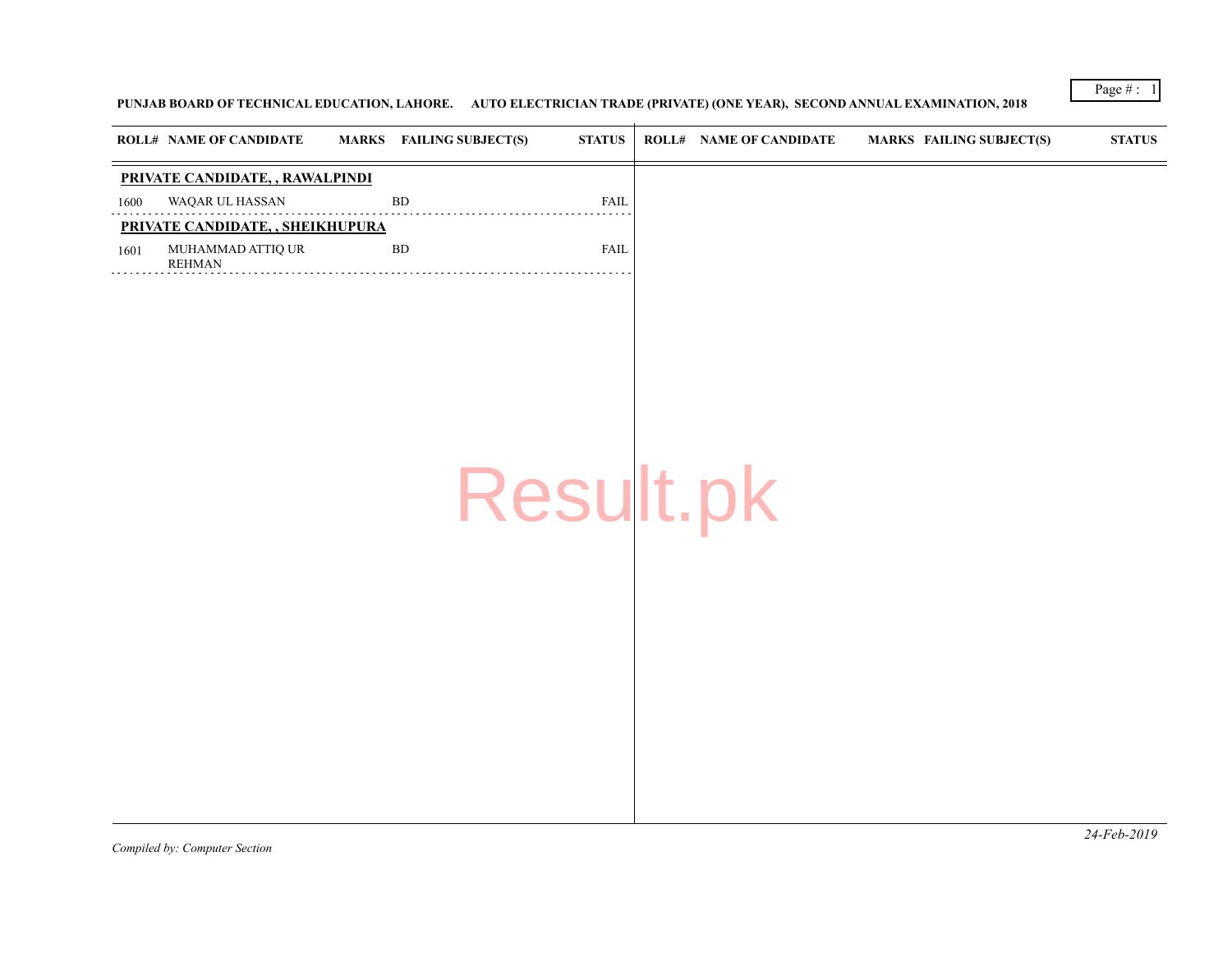## PUNJAB BOARD OF TECHNICAL EDUCATION, LAHORE. PIPE FITTING TRADE (PRIVATE) (ONE YEAR), SECOND ANNUAL EXAMINATION

| <b>ROLL# NAME OF CANDIDATE</b>                        | <b>MARKS</b> FAILING SUBJECT(S) | <b>STATUS</b> | <b>ROLL# NAME OF CANDIDATE</b> | <b>MARKS FAIL</b> |
|-------------------------------------------------------|---------------------------------|---------------|--------------------------------|-------------------|
| PRIVATE CANDIDATE, , SAMBRIAL<br>AHSAN FAROOQ<br>1602 | ${\rm BD}$                      | <b>FAIL</b>   |                                |                   |
|                                                       |                                 |               |                                |                   |
|                                                       |                                 |               |                                |                   |
|                                                       |                                 |               |                                |                   |
|                                                       |                                 | Result.pk     |                                |                   |
|                                                       |                                 |               |                                |                   |
|                                                       |                                 |               |                                |                   |
|                                                       |                                 |               |                                |                   |
|                                                       |                                 |               |                                |                   |

*Compiled by: Computer Section*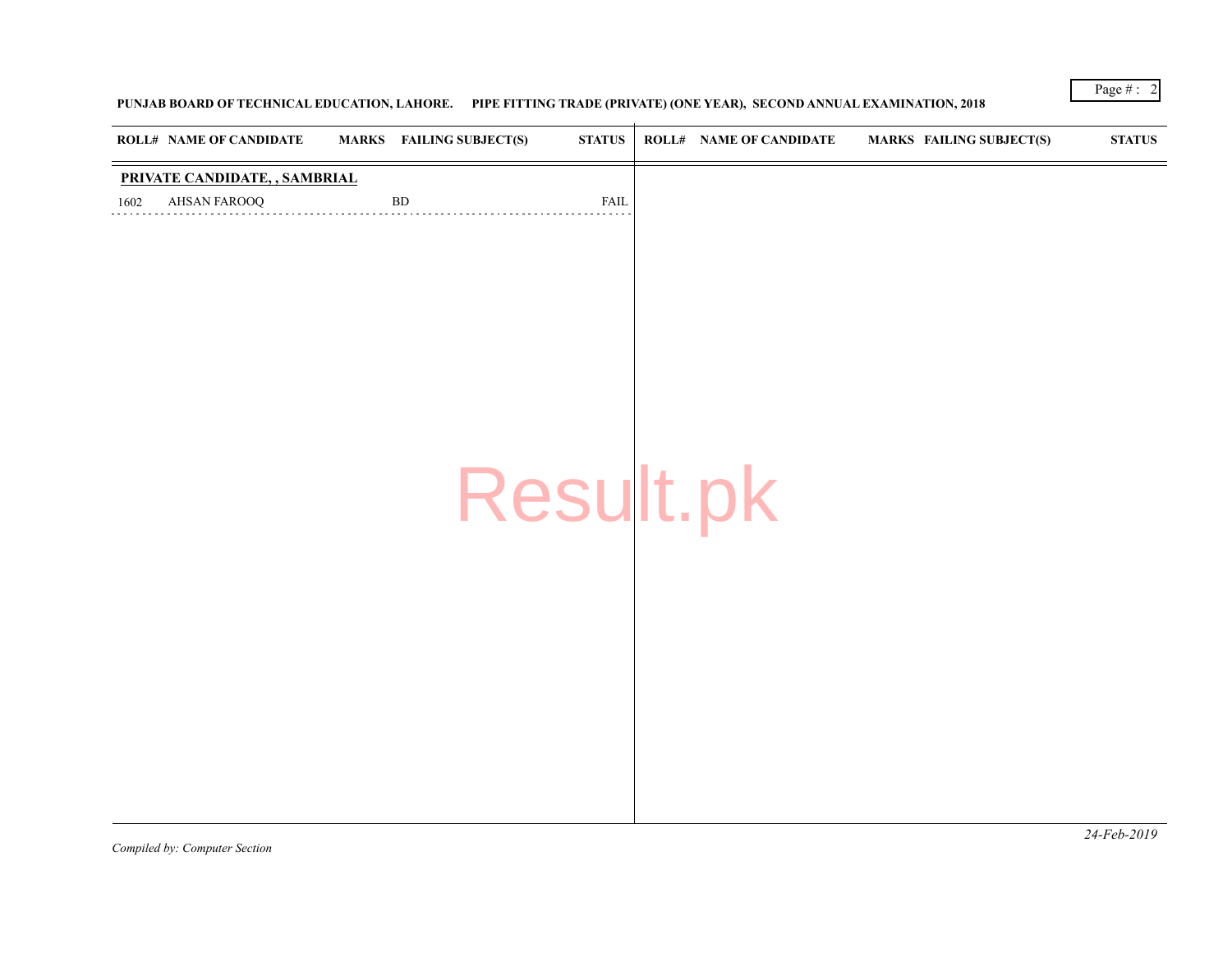## **PUNJAB BOARD OF TECHNICAL EDUCATION, LAHORE. SURVEYOR (PRIVATE) (ONE YEAR), SECOND ANNUAL EXAMINATION, 2018**

|              | <b>ROLL# NAME OF CANDIDATE</b>          |     | MARKS FAILING SUBJECT(S) | <b>STATUS</b>                                     |                                                                                                                                                              | <b>ROLL# NAME OF CANDIDATE</b>                                                                                                       | <b>MARKS FAIL</b> |             |
|--------------|-----------------------------------------|-----|--------------------------|---------------------------------------------------|--------------------------------------------------------------------------------------------------------------------------------------------------------------|--------------------------------------------------------------------------------------------------------------------------------------|-------------------|-------------|
|              | PRIVATE CANDIDATE, , ALIPUR CHATHA      |     |                          |                                                   | 1623                                                                                                                                                         | MUHAMMAD AQIB                                                                                                                        |                   | <b>SRVF</b> |
| 1603         | <b>TALHA AKRAM</b>                      | 580 |                          | <b>PASS</b>                                       | 1624                                                                                                                                                         | MUHAMMAD SIDDIQUE                                                                                                                    |                   | <b>SRVF</b> |
|              | <b>PRIVATE CANDIDATE, , BHERA</b>       |     |                          |                                                   | 1625                                                                                                                                                         | WAQAR ANWAR                                                                                                                          |                   |             |
| 1604         | <b>ISHFAQ AHMED</b>                     | 352 |                          | <b>PASS</b>                                       | 1626                                                                                                                                                         | ALI KHAN                                                                                                                             |                   |             |
| 1605         | <b>JAMSHED ALI</b>                      |     | SRVR-P(TH)               | <b>FAIL</b>                                       | 1627<br>$\frac{1}{2} \left( \frac{1}{2} \right) \left( \frac{1}{2} \right) \left( \frac{1}{2} \right) \left( \frac{1}{2} \right) \left( \frac{1}{2} \right)$ | <b>ASAD RASOOL</b>                                                                                                                   |                   | BD          |
| 1606         | SHAHZADA ASFAND NASAR 357               |     |                          | .<br><b>PASS</b>                                  | 1628                                                                                                                                                         | <b>DANISH ALI</b>                                                                                                                    |                   | <b>BD</b>   |
|              | PRIVATE CANDIDATE, , CHICHAWATNI        |     |                          |                                                   | 1629                                                                                                                                                         | AFZAAL HASSAN                                                                                                                        |                   |             |
| 1607         | MUHAMMAD USMAN                          | 619 |                          | <b>PASS</b>                                       |                                                                                                                                                              | PRIVATE CANDIDATE, , RAWALAKOT(AJK)                                                                                                  |                   |             |
| 1608         | .<br>AWAIS AKRAM                        |     | SRVR-P(TH) BD            | <b>FAIL</b>                                       | 1630                                                                                                                                                         | MUHAMMAD KHAWAR ZIA 518                                                                                                              |                   |             |
| 1609         | ABU BAKAR                               | 572 |                          | $\sim$ $\sim$ $\sim$ $\sim$ $\sim$<br><b>PASS</b> |                                                                                                                                                              | PRIVATE CANDIDATE, , RAWALPINDI                                                                                                      |                   |             |
|              | PRIVATE CANDIDATE, , GUJRANWALA         |     |                          |                                                   | 1631                                                                                                                                                         | WAHAB ABDULLAH                                                                                                                       |                   | <b>SRVF</b> |
|              | ARSLAN ALI                              |     | SRVR-P(TH)               | <b>FAIL</b>                                       | 1632                                                                                                                                                         | RIZWAN RAMZAN<br>and the contract of the contract of the contract of the contract of the contract of the contract of the contract of |                   | <b>SRVF</b> |
| 1610         |                                         |     |                          |                                                   | 1633                                                                                                                                                         | TAIMOOR BAIG                                                                                                                         |                   | <b>SRVF</b> |
|              | PRIVATE CANDIDATE, , KHANEWAL           |     |                          | <b>FAIL</b><br>.<br><b>PASS</b>                   | 1634                                                                                                                                                         | ROHAIL SHAHBAZ                                                                                                                       |                   | <b>SRVF</b> |
| 1611<br>1612 | <b>IJAZ ARHSAD</b><br>MUHAMMAD NAEEM    | 556 | SRVR-P(TH)               |                                                   | 1635                                                                                                                                                         | HAFIZ MUHAMMAD WAQAS<br><b>AHMED</b>                                                                                                 |                   | <b>SRVF</b> |
|              | <b>IFTIKHAR</b>                         |     |                          |                                                   | 1636                                                                                                                                                         | <b>MUHAMMAD NAUMAN</b>                                                                                                               | 495               |             |
|              | PRIVATE CANDIDATE, , LAHORE             |     |                          |                                                   | 1637                                                                                                                                                         | <b>ASAD RAFEEQ</b>                                                                                                                   | 444               |             |
| 1613         | <b>USMAN HAIDER</b>                     |     | SRVR-P(TH)               | <b>FAIL</b>                                       |                                                                                                                                                              | PRIVATE CANDIDATE, , SAMBRIAL                                                                                                        |                   |             |
| 1614         | <b>ITZAZ MUNAWAR</b>                    |     |                          | <b>ABSENT</b>                                     | 1638                                                                                                                                                         | MUHAMMAD FAIZAN AZAM                                                                                                                 |                   | <b>SRVF</b> |
| 1615         | ZAIN AMJAD                              |     | $SRVR-P(TH)$             | <b>FAIL</b>                                       |                                                                                                                                                              | <b>CHEEMA</b>                                                                                                                        |                   |             |
| 1616         | MUHAMMAD QASIM KHAN                     |     | SRVR-P(TH)               | <b>FAIL</b>                                       | 1639                                                                                                                                                         | <b>WAQAS AHMED</b>                                                                                                                   | 561               |             |
|              | PRIVATE CANDIDATE, , MANDI BAHAUDDIN    |     |                          |                                                   | 1640<br>.                                                                                                                                                    | KHAWER MAHMOOD                                                                                                                       |                   | <b>SRVF</b> |
| 1617         | <b>IRTIZA HAIDER</b>                    |     |                          | <b>ABSENT</b>                                     | 1641                                                                                                                                                         | MUHAMMAD HAMAD                                                                                                                       |                   | <b>SRVF</b> |
| 1618         | <b>USMAN GHANI</b>                      | 529 |                          | <b>PASS</b>                                       | 1642                                                                                                                                                         | <b>MALIK MUHAMMAD</b><br>HASSAN ALI AWAN                                                                                             |                   | <b>SRVF</b> |
| 1619         | <b>ALI RAZA</b>                         | 496 |                          | and a state<br><b>PASS</b>                        |                                                                                                                                                              | PRIVATE CANDIDATE, , SHAH KOT                                                                                                        |                   |             |
| 1620         | MUHAMMAD ADNAN UL 523<br>HAO.           |     |                          | <b>PASS</b>                                       | 1643                                                                                                                                                         | <b>SOHAIB ANWAAR</b>                                                                                                                 |                   | <b>SRVF</b> |
| 1621         | <b>MUHAMMAD ATIF</b>                    |     |                          | <b>ABSENT</b>                                     | 1644                                                                                                                                                         | MUHAMMAD SHAFIQUE<br><b>NAZIR</b>                                                                                                    |                   | <b>SRVF</b> |
| 1622         | MUHAMMAD HAMMAD UR 396<br><b>REHMAN</b> |     |                          | <b>PASS</b>                                       | 1645                                                                                                                                                         | <b>SHANEEL AHMAD</b>                                                                                                                 |                   | <b>SRVF</b> |
|              |                                         |     |                          |                                                   |                                                                                                                                                              |                                                                                                                                      |                   |             |

*Compiled by: Computer Section*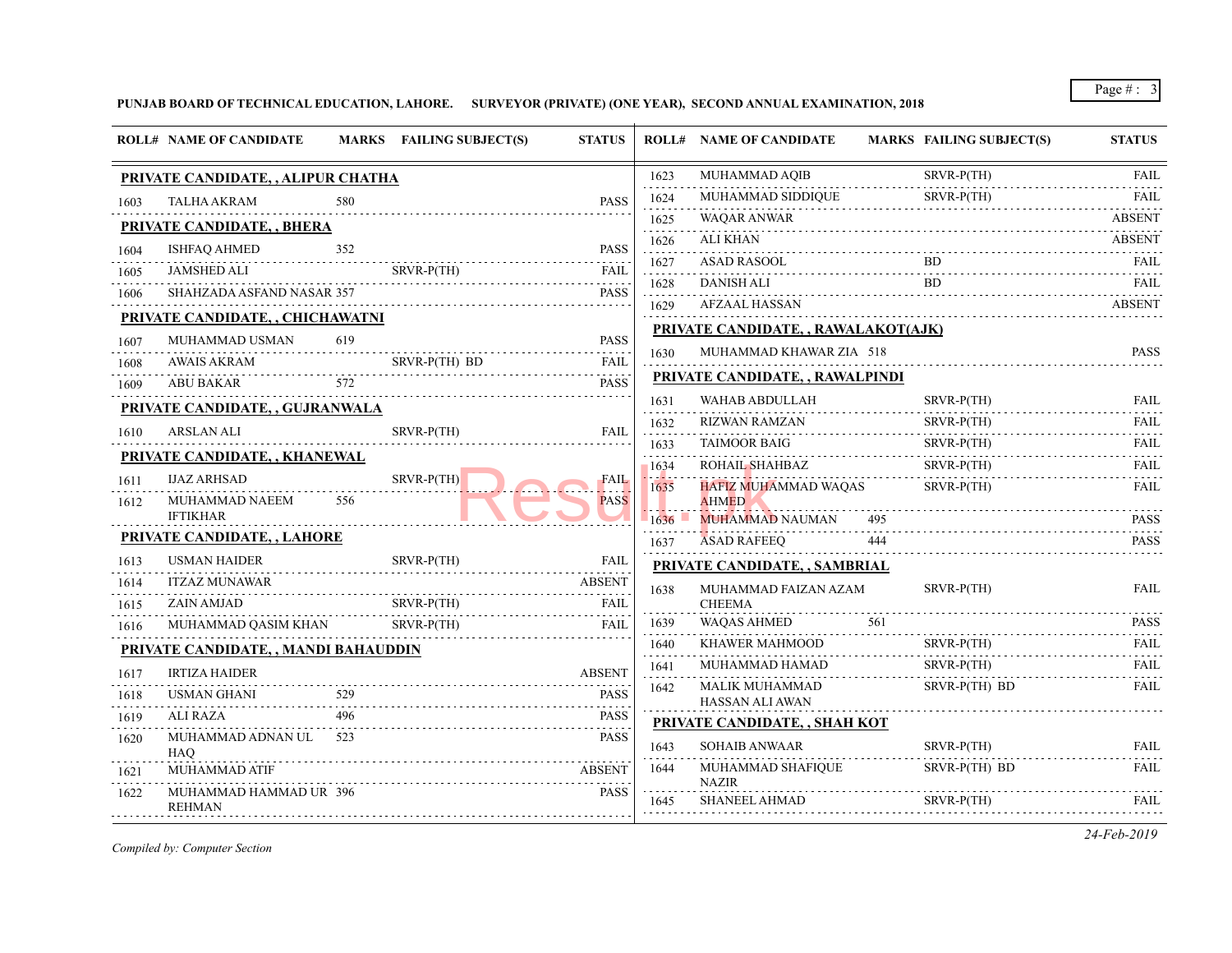# **PUNJAB BOARD OF TECHNICAL EDUCATION, LAHORE. SURVEYOR (PRIVATE) (ONE YEAR), SECOND ANNUAL EXAMINATION, 2018**

| MUHAMMAD ADNAN<br>SRVR-P(TH)<br><b>FAIL</b><br>1646<br>ZAFAR |
|--------------------------------------------------------------|
|                                                              |
| Result.pk                                                    |
|                                                              |

*Compiled by: Computer Section*